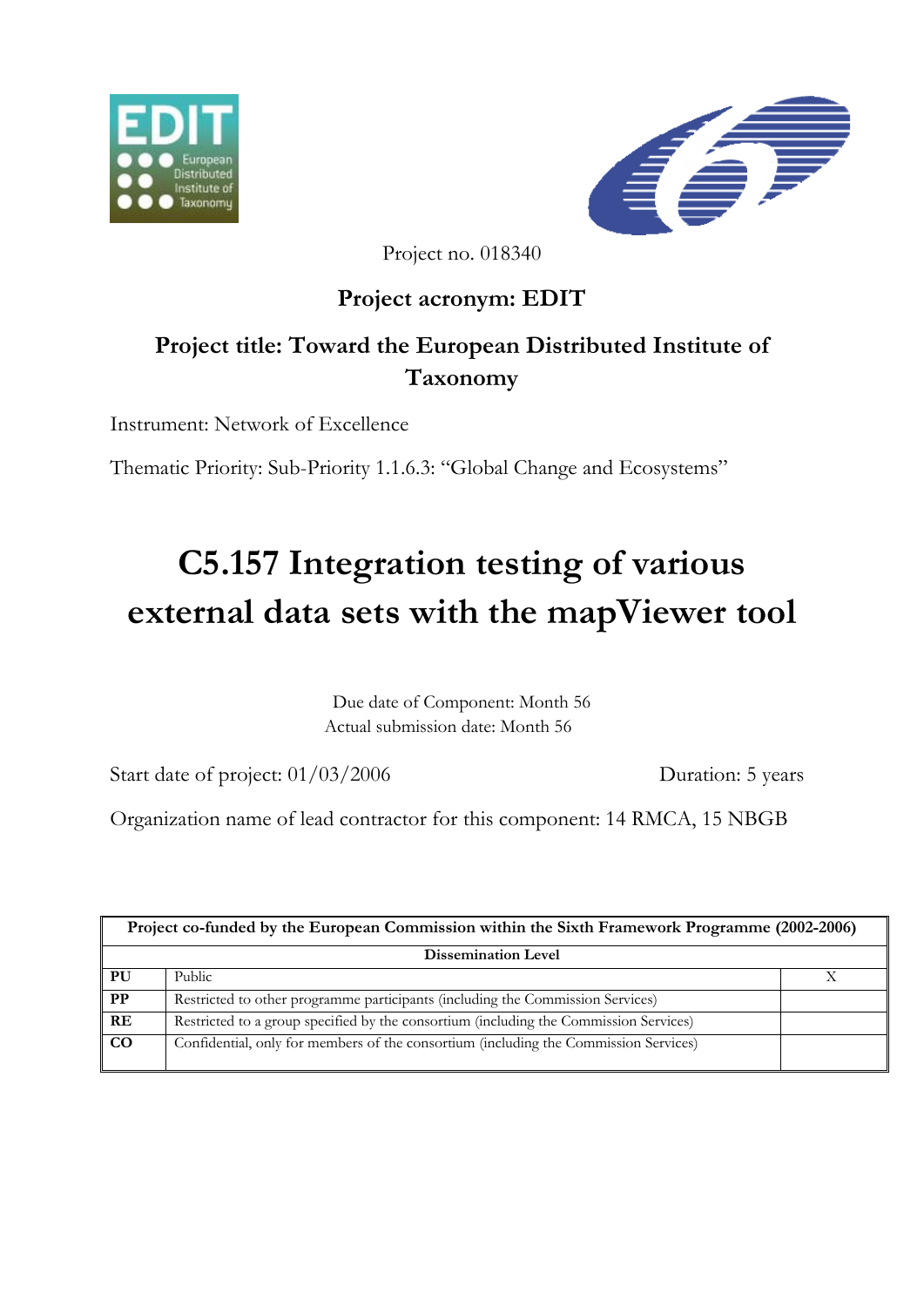This report provides a description of possibilities of integrating and using external data with the EDIT Geoplatform tools, especially the EDIT mapViewer. It was compiled by Marcin Gąsior with generous input from Patricia Mergen, James Davy, and Franck Theeten and the colleagues from the EDIT developer mailing list.

#### **Introduction**

The EDIT Geoplatform comprises of two main components – map REST service and mapViewer. Both are operational although they are still undergoing development in order to improve their functionality and stability. That is why thorough and structured integration and usability testing was not yet performed. Nevertheless, this report presents Geoplatform tools operating and functioning with external data.

The EDIT mapViewer is meant to be an easy to use mapping tool for taxonomists working with their own data. Its main purpose is to deliver means for preparing maps of the quality appropriate for publications. On the other hand, the EDIT map REST service was designed to provide means for automated access map generation. It exposes a rich API enabling users to take full advantage of available functionality.

The main advantage of the mapViewer is a set of additional functions (modules) which can be enabled after user data has been uploaded. This data must be in simple .csv (comma separated values) format and have at least latitude and longitude in WGS84 datum and a field (genus, species). This feature enables the mapViewer to make use of various external data sets if supplied in correct format. User can upload any point data provided that coordinates are in decimal degrees format.

The following sections present how external data can be integrated into the EDIT Geoplatform tools. The selection of datasets is mainly based on the report *C5.43 Report on test data for the EDIT Geoplatform tools*.

## **ATBI+M – All Taxa Biodiversity Inventories and Monitoring**

Currently (November 2010) the dataset contains 10728 records (8012 – Mercantour/Alpi Marittime; 2714 – Gemer). The ATBI+M websites utilize mainly the map REST service to automatically present location of collected specimens (compare Fig. 1 and Fig. 2 in Annex). The datasets can be easily exported to .csv format and adjusted for being used in mapViewer. The tool smoothly imports even several thousand of occurrence points. MapViewer functionalities (described wider in the report *C5.111: MapViewer version 3*) than can be used to analyze data and prepare a map (compare Fig. 3, Fig. 4, Fig. 5).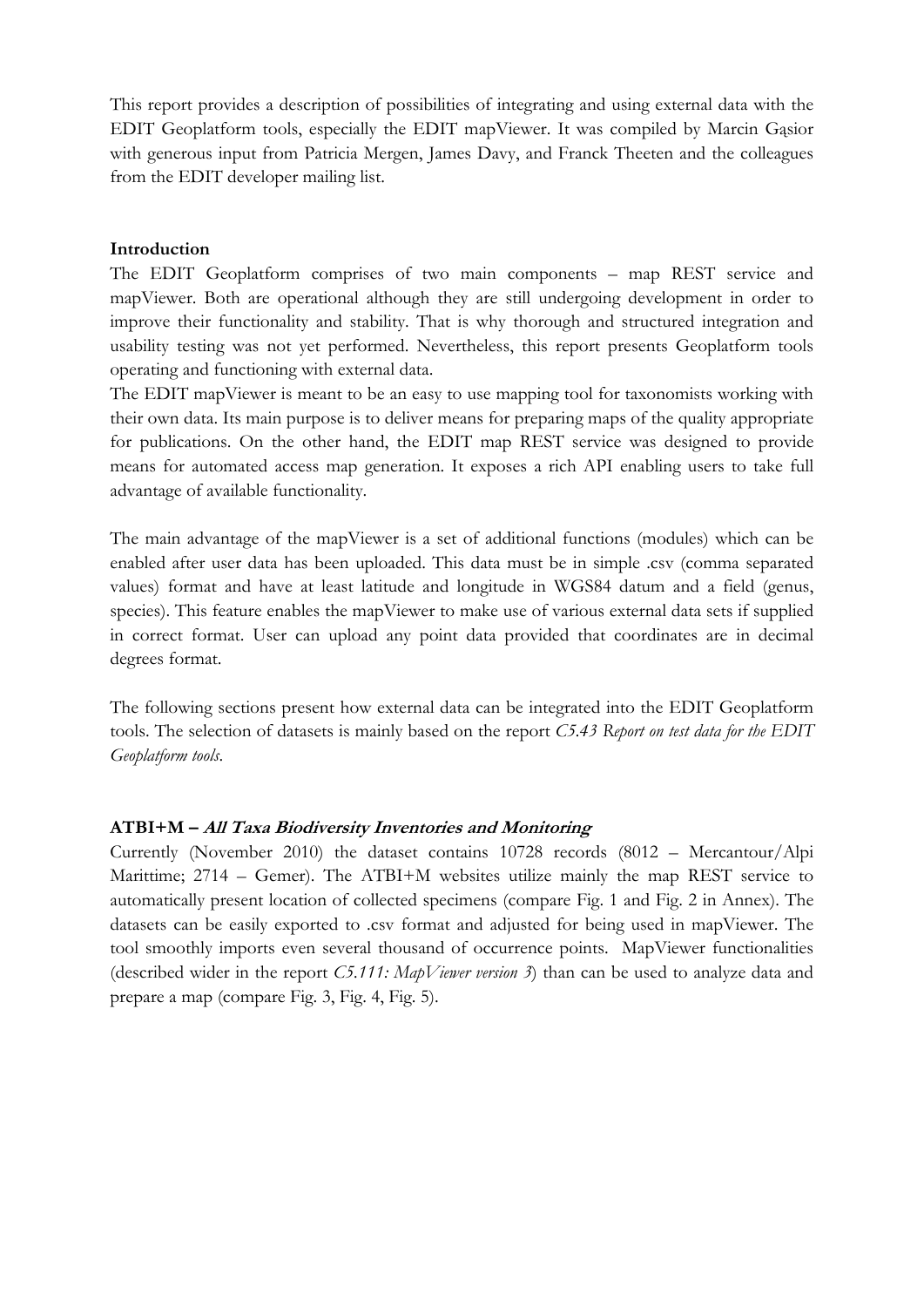## **IBSAS – Institute of Botany, Slovakian Academy of Sciences**

The datasets are available as comma delimited or tab delimited text files. Geographical positions are provided in decimal degrees as most part of the data was collected using GPS. That is why the datasets are easily usable with mapViewer for visualization and simple analysis purposes (compare Fig. 6).

#### **MIIZPAN – Museum and Institute of Zoology, Polish Academy of Sciences**

Most of data is created by user for species distribution maps or distribution modeling. For that reason files are in generic format and can be prepared for the mapViewer without difficulty. Example of occurrence data is presented in Fig. 7.

## **GNOSIS – Generalized Natural Sciences Online Spatial Information System**

The GNOSIS project has started in 2004 and is carried out in the framework of the 'Multi-annual Information Society Support Programme' of the Belgian Federal Science Policy Office. It provides an access to various datasets ranging from meteorological data and zoological collections to geological datasets supplied by three Belgian federal scientific institutes: the Royal Belgian Institute of Natural Sciences (RBINS), the Royal Museum for Central Africa (RMCA) and the Royal Meteorological Institute of Belgium (RMI). The services are developed by GIM - Geographic Information Management nv with the software of IONIC Software.

The initial postulation was to display data and layers from GNOSIS in the mapViewer instead of original system which could not be maintained any longer due to high license fees. At this moment the GNOSIS map service is down and geographical data are not presented. Therefore it is not achievable to display and GNOSIS data or WMS services in the mapViewer. As the datasets consolidated under the project are valuable, it is reasonable to reactivate the geographical part and base it on open source components under the 'beyond the EDIT project'.

## **Conclusions**

The EDIT mapViewer is able to easily operate with user supplied data. The only condition is to provide data in proper text format. The tool smoothly imports even several thousand occurrence points and allows to visualize data and to perform simple analysis. Moreover, predefined or custom WMS data can be displayed as background layer to enhance cartographic effect analysis capabilities.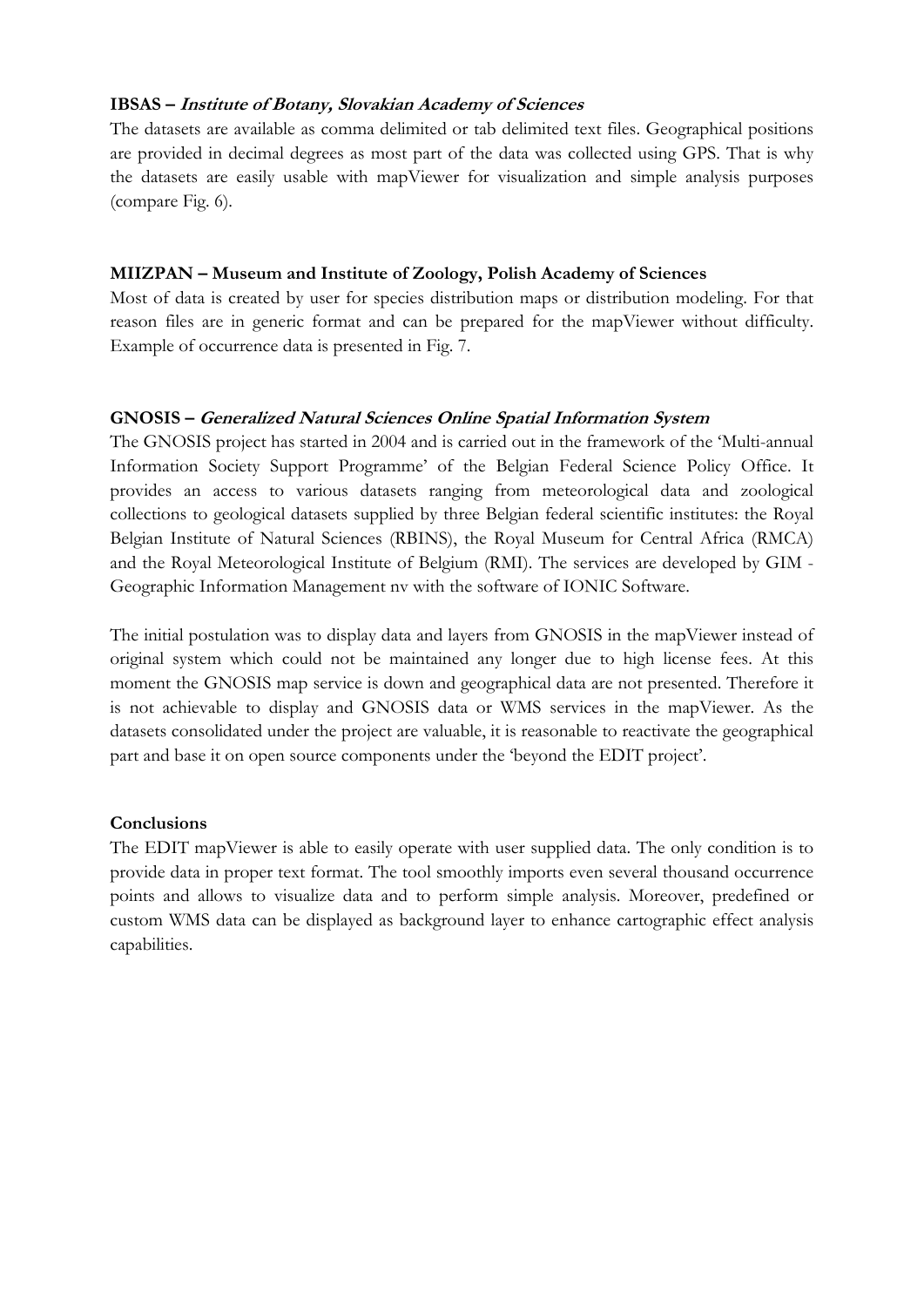#### **Annex: External data operated by The EDIT Geoplatform Tools**



**Fig. 1** ATBI+M data integrated with the map REST service. (Extract from ATBI+M in the Mercantour/Alpi Marittime website)

**Fig. 2** ATBI+M data integrated with the map REST service. (Extract from ATBI+M in the Gemer Area website)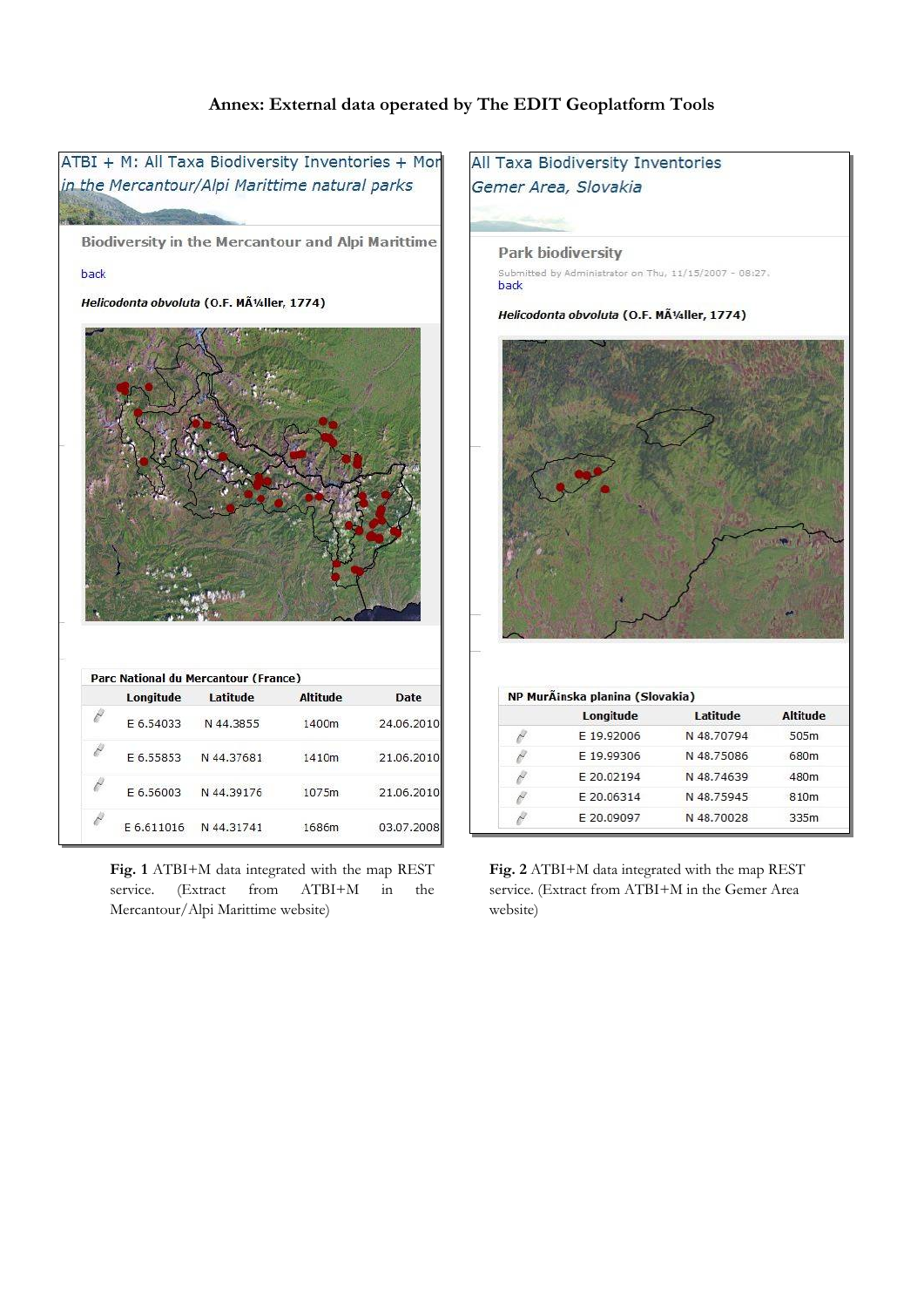

**Fig. 3** ATBI+M data (several genera of *Lepidoptera*) utilized in the mapViewer. Points symbolization applied and GBIF data visualized.



**Fig. 4** ATBI+M data (several genera of *Lepidoptera*) utilized in the mapViewer –finer scale.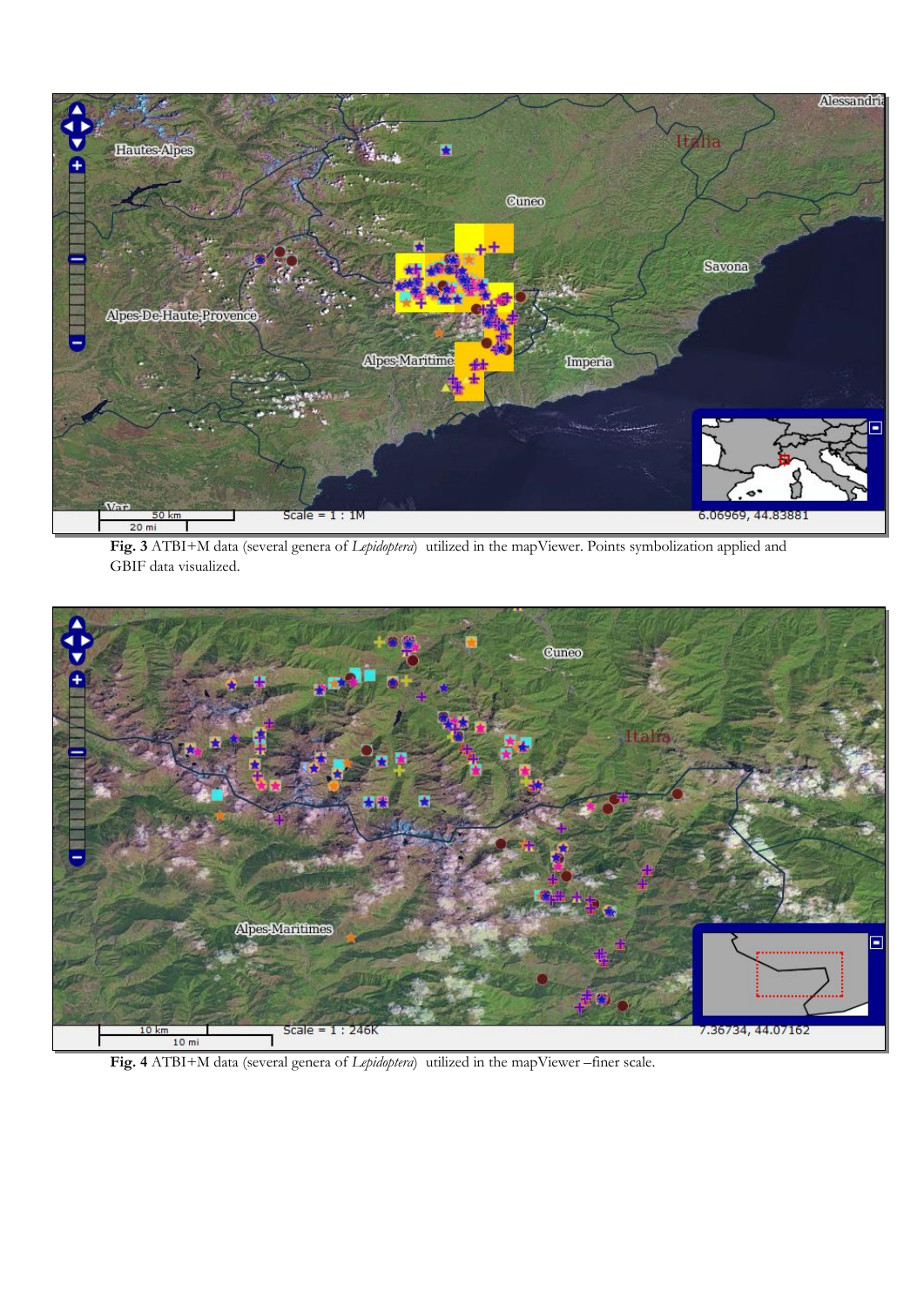

**Fig. 5** ATBI+M data (several genera of *Lepidoptera*) utilized in the mapViewer – spatial analysis module working.



**Fig. 6** IBSAS plant data visualization in the mapViewer together with GBIF layer.